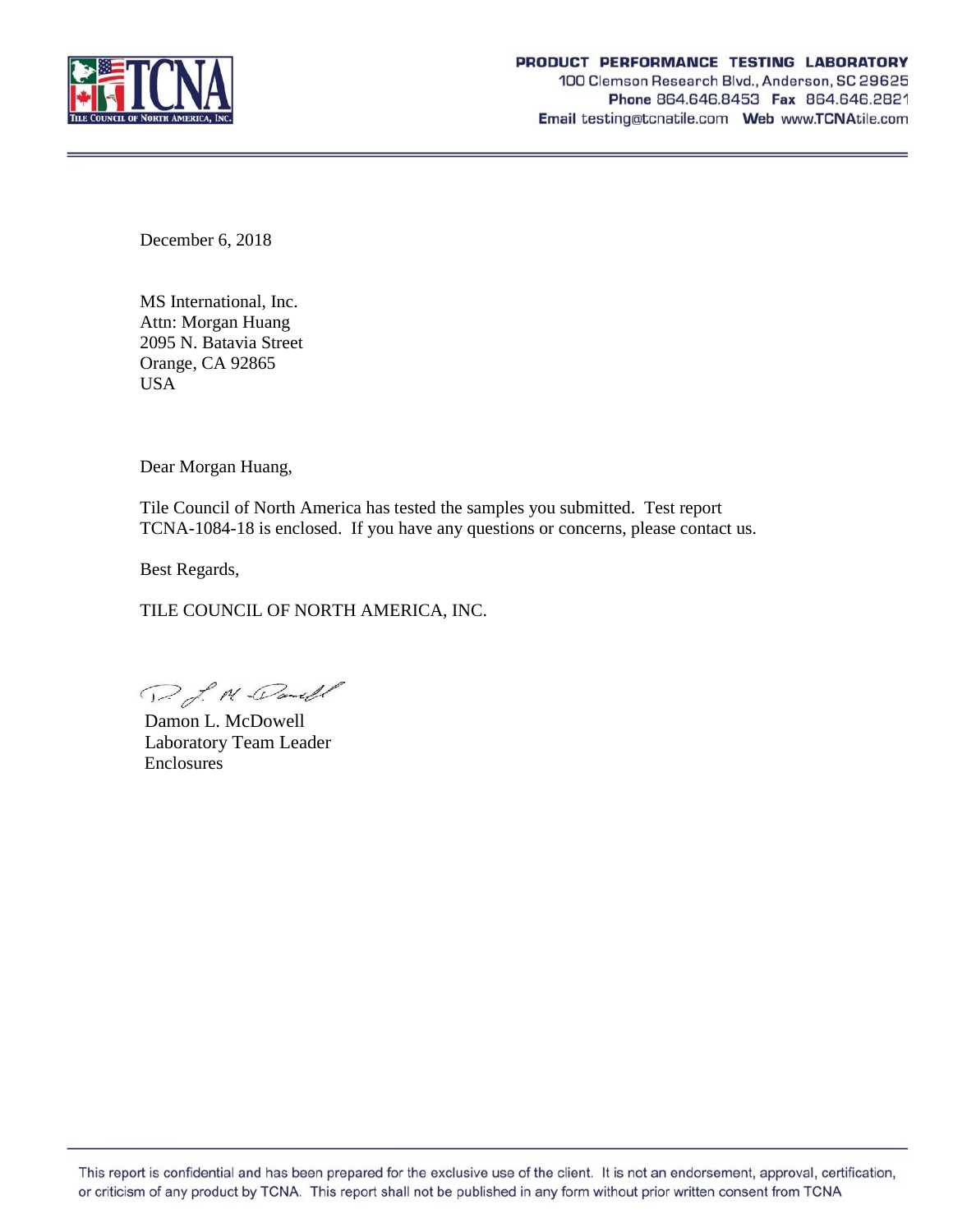

#### **TCNA TEST REPORT NUMBER: TCNA-1084-18 PAGE:** 1 **OF** 4

#### **TEST REQUESTED BY: MS International, Inc.**

## **TEST METHOD: ANSI A137.1-2017 Section 9.6.1: "Wet Dynamic Coefficient of Friction (DCOF)"**

Informal Test Method Description: This test method covers the measurement of dynamic coefficient of friction of ceramic tile or other surfaces under the wet condition using the BOT 3000 device.

This summary is provided for the reader's convenience and is not a complete description of the method. See ANSI A137.1 Section 9.6.1 for all method details and information.

| Identified by client as: "Ansello Collection" |
|-----------------------------------------------|
| Approximate Size as Received: 12 x12          |
| Product Color: Not Provided                   |
|                                               |

**TEST DATE:** 12/6/2018

## **TEST PROCEDURE NOTES:**

- Sample Prep: Samples cut to 12 x12 for testing.
- The tiles were cleaned with Bona Stone, Tile and Laminate Floor Cleaner prior to testing.
- Three (3) pieces of tile were tested in all four directions with 10 long measurements.
- The SBR sensor was verified using a standard tile prior to testing. The DCOF measurement on the standard tile was 0.3, within the required range.
- Testing was performed under wet conditions using 0.05% SLS water
- Testing was conducted under laboratory conditions at approximately 70°F and 50% relative humidity using a calibrated BOT 3000E device (calibration due: 8/22/2019).
- After testing the SBR sensor was verified again according to the procedure. The DCOF measurement on the standard tile after testing was 0.31, within the required range.

## **TEST RESULTS:**

**Direction Tile 1 Tile 2 Tile 3** Direction 1 |  $0.61$  |  $0.57$  |  $0.58$ Direction 2  $\begin{array}{|l} 0.69 \end{array}$  0.67  $\begin{array}{|l} 0.68 \end{array}$ Direction 3  $\vert 0.73 \vert 0.72 \vert 0.72$ Direction 4  $\vert 0.75 \vert 0.74 \vert 0.74$ **Average** 0.70 0.68 0.68

The individual and average DCOF data for each tile were as follows:



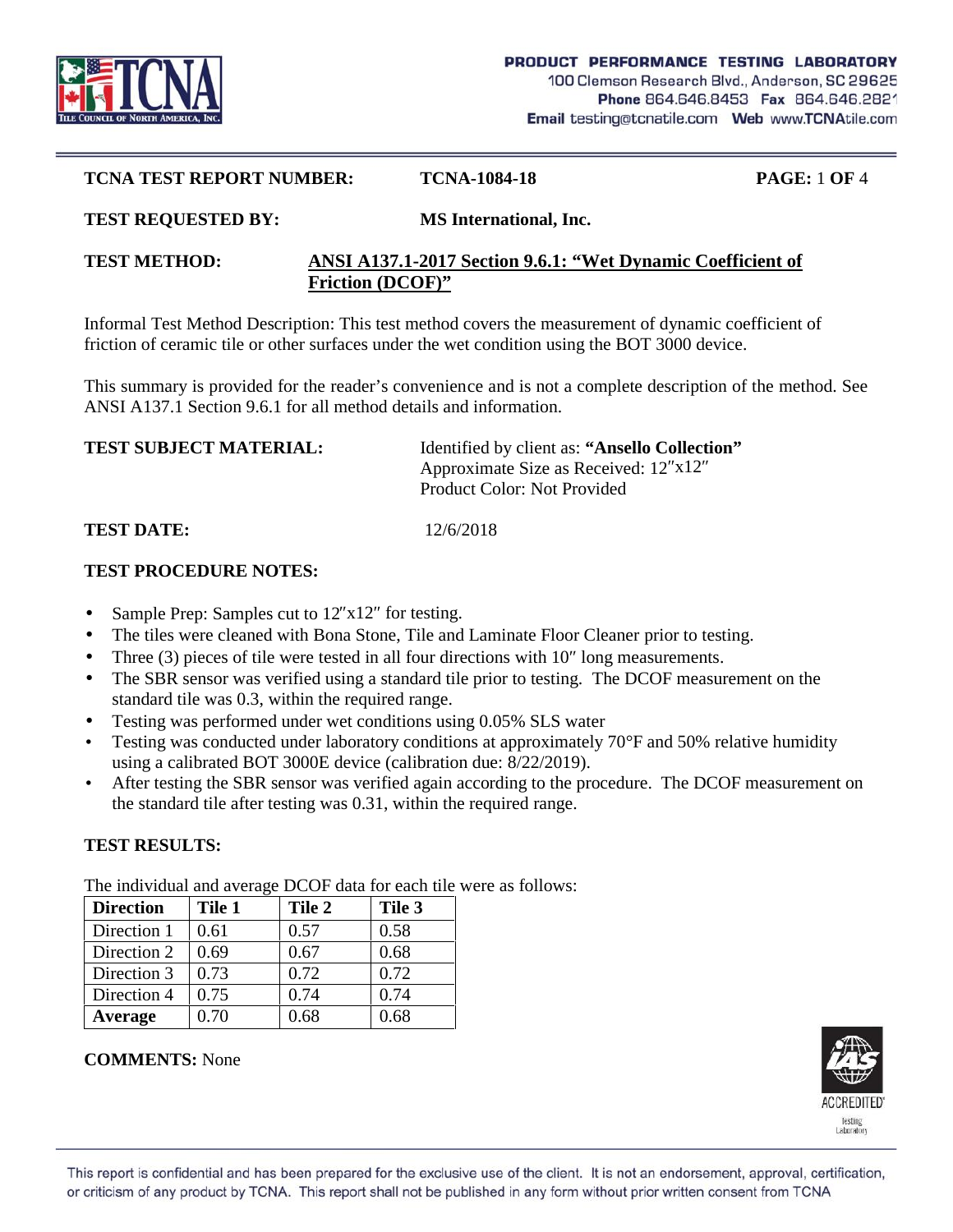

| <b>TCNA TEST REPORT NUMBER:</b> |                         | <b>TCNA-1084-18</b>                                         | <b>PAGE: 2 OF 4</b> |
|---------------------------------|-------------------------|-------------------------------------------------------------|---------------------|
| <b>TEST REQUESTED BY:</b>       |                         | <b>MS</b> International, Inc.                               |                     |
| <b>TEST SUBJECT MATERIAL:</b>   |                         | Identified by client as: "Ansello Collection"               |                     |
| <b>TEST METHOD:</b>             | <b>Friction (DCOF)"</b> | ANSI A137.1-2017 Section 9.6.1: "Wet Dynamic Coefficient of |                     |

**IMAGE OF PRODUCT TESTED:**





This report is confidential and has been prepared for the exclusive use of the client. It is not an endorsement, approval, certification, or criticism of any product by TCNA. This report shall not be published in any form without prior written consent from TCNA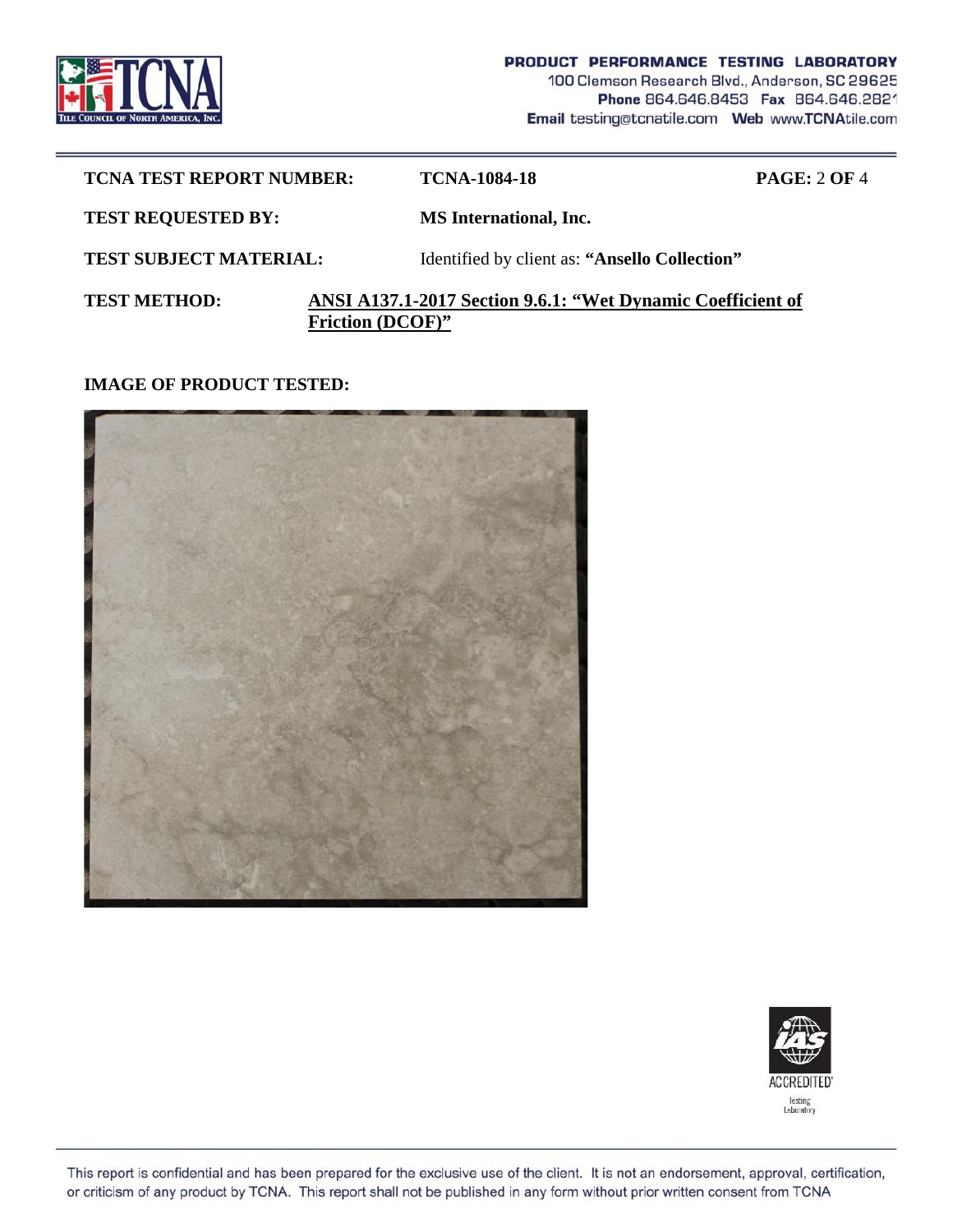

| <b>TCNA TEST REPORT NUMBER:</b>                                                                               |  | <b>TCNA-1084-18</b>                           | <b>PAGE: 3 OF 4</b> |  |
|---------------------------------------------------------------------------------------------------------------|--|-----------------------------------------------|---------------------|--|
| <b>TEST REQUESTED BY:</b>                                                                                     |  | <b>MS</b> International, Inc.                 |                     |  |
| <b>TEST SUBJECT MATERIAL:</b>                                                                                 |  | Identified by client as: "Ansello Collection" |                     |  |
| ANSI A137.1-2017 Section 9.6.1: "Wet Dynamic Coefficient of<br><b>TEST METHOD:</b><br><b>Friction (DCOF)"</b> |  |                                               |                     |  |

## **ANSI SPECIFICATIONS:**

According to the ANSI A137.1 standard for ceramic tile, "Unless otherwise specified, tiles suitable for level interior spaces expected to be walked upon when wet shall have a wet DCOF of 0.42 or greater when tested using SLS solution as per the procedure in section 9.6.1. However, tiles with a DCOF of 0.42 or greater are not necessarily suitable for all projects. The specifier shall determine tiles appropriate for specific project conditions, considering by way of example, but not in limitation, type of use, traffic, expected contaminants, expected maintenance, expected wear, and manufacturers' guidelines and recommendations."

This paragraph is excerpted from Section 6.2.2.1.10 of the standard. For the complete section, including necessary information for specifiers, this section can be viewed and downloaded at no cost at http://www.tcnatile.com/images/pdfs/COF\_excerpt\_from\_ANSI\_A137.1-2012\_release\_date\_November\_2012.pdf

# **DISCLAIMER AND LIMITATION OF LIABILITY**

This report is provided for the sole use of the client and no one else. It is intended for professional use by a knowledgeable professional. If published by the client, it must be published in full, including this disclaimer and limitation of liability.

This report is not an endorsement, recommendation, approval, certification, or criticism by TCNA of any particular product or its application. TCNA recommends that anyone considering the use or installation of a particular product consult with the manufacturer or an industry professional for advice specific to the person's needs and consider any applicable laws, statutes, codes, or regulations relevant to the particular product. TCNA does not know all the different manners and applications in which a client's particular product might be used, and, therefore, it disclaims any and all duty to provide warnings or to further investigate the suitability of the use of a particular product in a particular situation.

Unless otherwise expressly stated, TCNA tested the specific test subject material provided by the client and identified in the lab report, as indicated by the client. TCNA does not independently verify the information provided by the client, and it makes no representation that similar results would be achieve with other, untested materials, even if such other materials purportedly have the same product name, are purportedly of the same or similar type of tile or product made by the client, or are purportedly from the same batch of tile or product. Nor does TCNA state that the date in this report